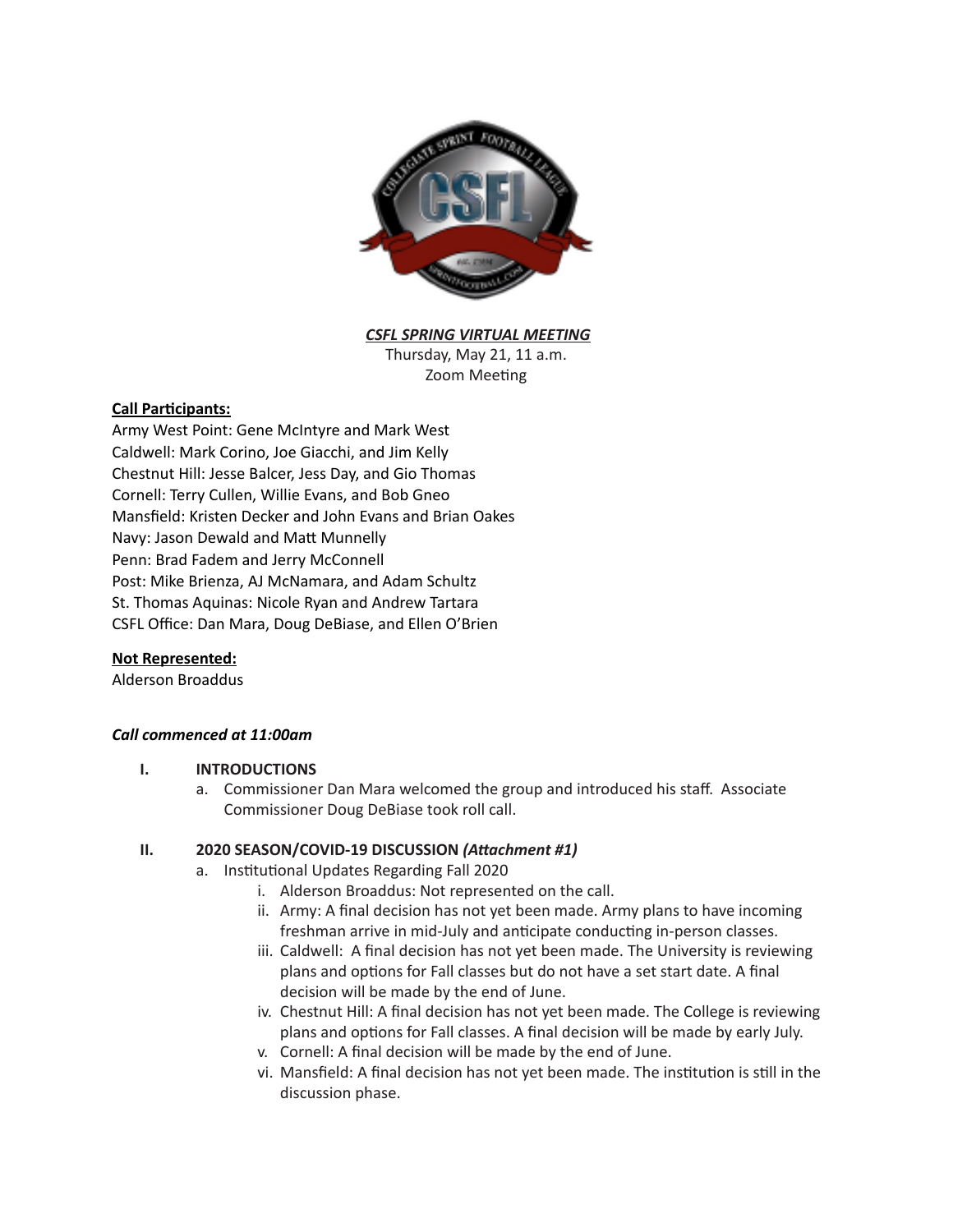- vii. Navy: Navy plans to bring the incoming freshman in during the first week of July and plans to have classes as normal.
- viii.Penn: A final decision will not be made until the end of June at the earliest. The institution is anticipating having a combination of virtual and in-person classes this Fall.
- ix. Post: The institution plans to arrive on campus on time and will have contingency plans in place.
- x. St. Thomas Aquinas: A final decision will not be made until late June or early July. The institution plans to return to campus as usual with some restrictions in place.
- b. Game Schedule (later start to season, reduction in games, cancel season, move to spring)
	- i. Doug DeBiase reviewed attachment  $#1$  which includes various schedule format options for Fall 2020. The following feedback was provided by representatives on the call:
		- 1. Army: If Option 1 is not possible, four division games plus rivalry week and a championship is ideal.
		- 2. Penn: In favor of four division games plus rivalry week and a championship.
		- 3. Cornell: In favor of four division games plus rivalry week and a championship, but much will depend on decisions of the Ivy League.
		- 4. Chestnut Hill: In favor of options 1, 2, 3, and 4. Moving the season to the Spring is not feasible due to staffing and facility issues.
		- 5. Mansfield: In favor of four division games plus crossover week and a championship.
		- 6. Caldwell: In favor of a reduced schedule with in-division games to minimize travel and avoid overnights.
		- 7. Post: In favor of any opportunity for the student-athletes to participate. Approves of a seven-game season without a bye week.
		- 8. STAC: In favor of a seven-game season without a bye or a five-game season with a championship.
		- 9. Navy: In favor of moving the season to the Spring semester if necessary.
		- 10. Army: If the season is pushed late into October the league may need to consider the pod format to minimize expenses.
	- ii. Current Restrictions: Cornell has eliminated spring trips for baseball as well as their basketball trip to the west coast. Caldwell is considering the elimination of overnight trips. Fall sport teams at Penn must avoid flights and limit overnight trips.
- c. Preseason Practices
	- i. A request was submitted to consider the expansion of the 16 preseason practices since schools missed out on spring practices in 2020. They want to be sure student-athletes have ample time to reacclimate and prepare physically for the season ahead.
		- 1. Jason Dewald recommended the number of preseason practices be increased to 20. Brad Fadem has concerns about added expenses for additional practices if the season starts on time. If the season is delayed, additional practices would be valuable. Army and Cornell agree with Penn. Adam Shultz believes additional activity and walk-through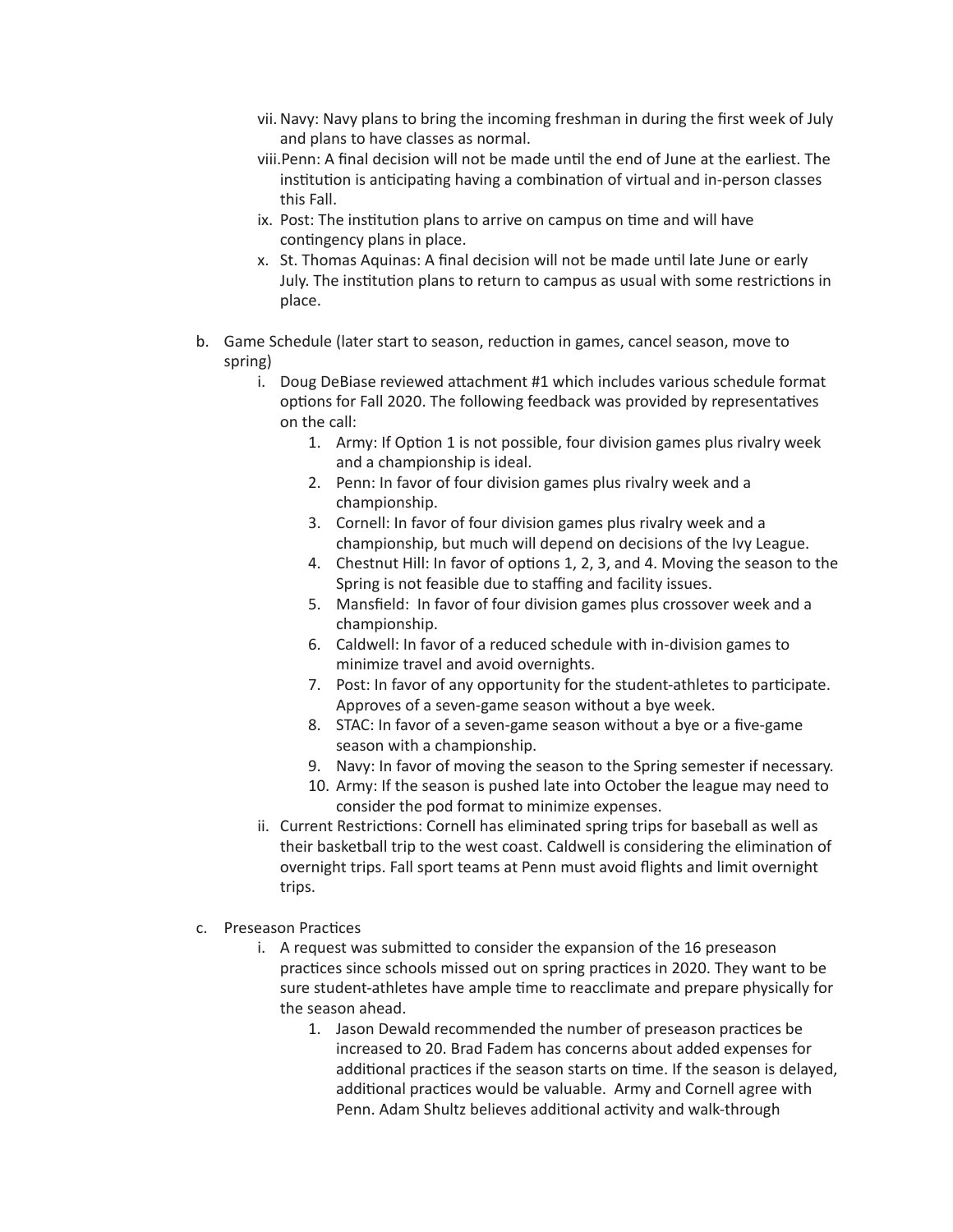opportunities would be beneficial. Gio Thomas pointed out that scheduling option #3 pushes the season start date back by one week and would allow time for extra practices. Chestnut Hill and Caldwell could not come back early and therefore are only in favor of additional practices if the season is delayed. Mansfield will bring student-athletes back early but they don't begin classes until after Labor Day. Post will not have preseason camps.

- 2. Consensus: Coaches are in favor of additional practice opportunities if the schedule is delayed at least one week. If the schedule is not delayed, then the practice limit will remain at 16. Dan Mara suggested each coach speak with their AD regarding potential impact on budgets.
- 3. Dan Mara distributed return-to-play guidelines which includes extensive recommendations for campuses to consider.

# **III. PLAYING WEIGHT (Attachment #2)**

- a. Changes to weight requirements must be approved unanimously by sprint football administrators. The Day of Game Weight Challenge does not appear to have been properly approved by the League.
- b. Coaches Weight Challenge Day of Game (Jason Dewald)
	- i. Last season, coaches were allowed to make weight challenges the day of the game. If a player was over 200lbs, he could not play. In November, the league members voted to have the weight challenge as 190lbs. Jason Dewald is in favor of eliminating the weight challenge rule, or, of implementing clear guidelines and process. Mark West is in favor of eliminating the rule as well. However, if the rule is maintained, he suggested the challenge selections be random and coordinated by the Commissioner (via Zoom).
	- ii. The pregame weigh-ins have occurred previously for research purposes with no penalties involved. The weigh-in information was submitted to the Commissioner. Brad Fadem is concerned about potential liability risks associated with game day weigh ins.
	- iii. Terry Cullen is supportive of Zoom weigh-ins coordinated by the Commissioner. He suggested the (randomly selected) names be announced the night before the game – If a student-athlete does not show up for the Zoom weigh-in, then he cannot play. The current rule will be removed since it was not properly approved. Dan Mara suggested a subcommittee be formed to develop a formal Zoom weigh-in proposal. Mark Corino made a motion to form a subcommittee to develop a Zoom weigh-in proposal. AJ McNamara seconded. Dan Mara suggested the subcommittee include two administrators and two coaches. Mark Corino made a friendly amendment to have the subcommittee include two administrators and two coaches. AJ McNamara seconded the friendly amendment. Motion approved: 9-0. Doug DeBiase will email the group requesting volunteers to participate on the subcommittee. Based on the names received, two coaches and two administrators will be randomly selected to serve.
- c. Expand weight limit for 2020 season due to COVID-19 layoffs (Jim Kelly/Gio Thomas)
	- i. Jim Kelly proposed the group review the weight limits for the Fall 2020 season, considering the student-athletes missed out on spring practice and have limited access to workout facilities at this time. Gio Thomas has the same concerns and suggested that student-athletes be allowed to more gradually bring their weight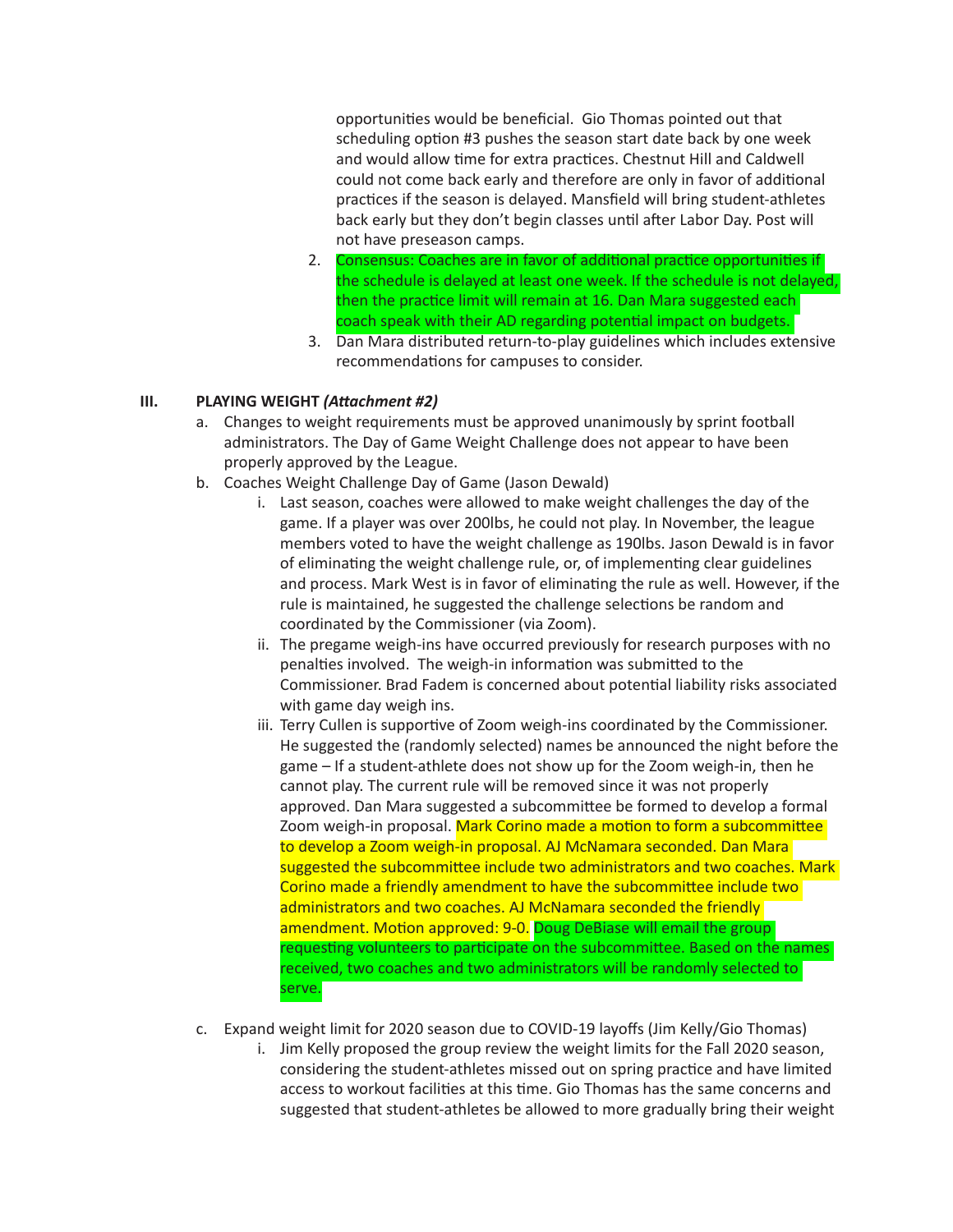down. The current weight limit is 183lbs for returners to practice and 178lbs for games.

ii. Mark West made a motion to eliminate the 183lbs (hydrated) requirement for practice during the Fall 2020 Sprint Football Season. John Evens seconded. Recommendation approved: 7-2. This item will move on to a vote of the athletics administrators. A new target wight for practice was not recommended by the group. Adam Schultz suggested the 183lbs weight be used for game requirements too. The group will discuss a phased in approach for weight requirements on the next call.

### **IV. PROJECTED LEAGUE DUES**

a. League dues will remain at \$2,600 per institution. The dues invoice will be sent out June  $1<sup>st</sup>$  with a July  $1<sup>st</sup>$  due date.

### **V.** BY-LAWS / LEAGUE RULES (Attachment #3)

a. Dan Mara recommends the bylaws be separated from the league rules/operating codes to provide a well-delineated structure. He suggested a committee be formed to include four athletic administrators and two coaches. Mark Corino made a motion to form a bylaws committee of four administrators and two coaches. Jesse Balcer seconded. Dan Mara will distribute a survey to gather feedback and input from the membership. Motion approved: 9-0.

### **VI.** LEAGUE MEMBERSHIP POLICY (Attachment #4)

a. The league does not currently have a policy or process in place for new members. Dan Mara reviewed his suggested policy outlined in attachment #4. It was suggested the policy also include minimum facility requirements. Mark Corino made a motion to approve the documentation requirements outlined in the proposed policy and to determine a fee in June. Jason Dewald seconded. Motion approved: 9-0.

#### **VII. MARKETING PLAN (Attachment #5)**

- a. Doug DeBiase reviewed his proposed marketing plan for the league.
- b. The group is in favor of the additional weekly awards as well as the preseason virtual media day. Doug will put criteria in place for the new weekly awards and present to coaches on the next call. The group is not in favor of implementing a coaches preseason poll this year. Doug also wants to interview coaches each Tuesday morning to review the last game.
- c. Doug would like to redesign the logo and the league website as well as add Instagram and YouTube accounts.

#### **VIII. 20th ANNIVERSARY OF 9/11 in 2021 (Possible Game in NYC) (Mark West)**

a. Mark West asked for the thoughts of the group on playing a  $20<sup>th</sup>$  Anniversary of  $9/11$ game in 2021. The day falls on a Saturday and could feature Army vs. Navy. Army is slated to have the home game against Navy in 2021, but their NCAA football team is home that day. Jason Dewald suggested Colombia as a potential host. AJ McNamara suggested SUNY Maritime as a potential site as well. All coaches are in favor of this idea/ initiative. Mark will work with Doug to further coordinate details.